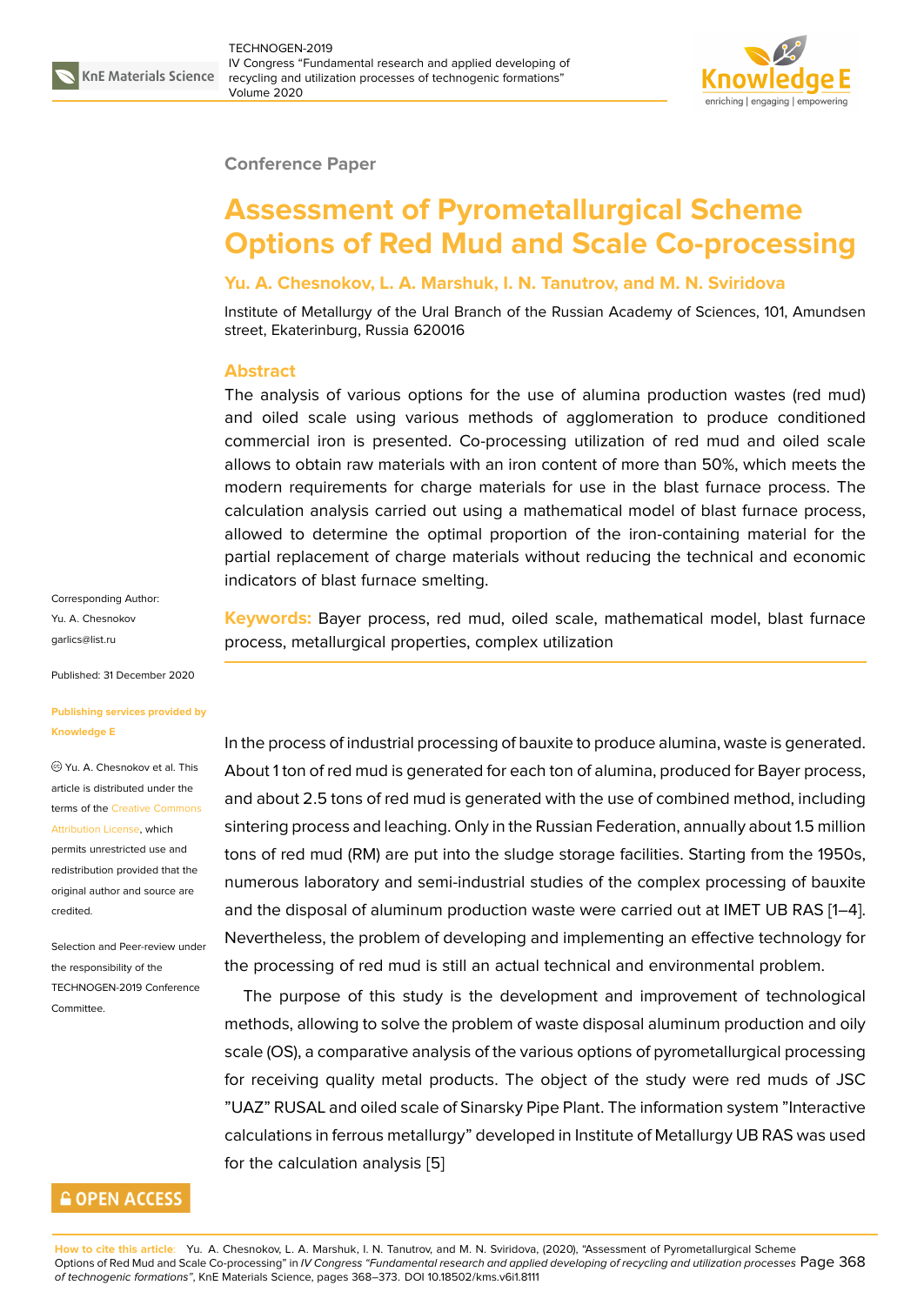

For further analysis in the blast furnace process, the calculation of the options for the studied materials was made – pelletizing and briquetting with the use of lime as a binder, since other types of binders (liquid glass, lignosulfates, oil pitch, etc.) have undesirable components in their content in terms of obtaining the quality of the obtained metal products. The ratio of components in the charge was selected so that the iron content in the proposed product remained high enough while considering the fact that it is necessary to dispose the largest possible amount of red mud. Computational analysis showed that these requirements are met the ratio of 50% RM and 50% of OS with the following composition: Fe<sub>tot</sub> – 51÷52%, Fe<sub>met</sub> – 15÷17%, Al<sub>2</sub>O<sub>3</sub> – 5÷7%, Σ(Na<sub>2</sub>O+K<sub>2</sub>O) –  $2 \div 3\%$ .

| Material         | Fe    | Fe <sub>2</sub> O <sub>2</sub><br>(Fe) | CaO   | MqO  | SiO <sub>2</sub> | TiO <sub>2</sub> | $Al_2O_3$ | <b>MnO</b> | $P_2O_5$ | SO <sub>2</sub> | $R_2$ O | <b>nnn</b>               |
|------------------|-------|----------------------------------------|-------|------|------------------|------------------|-----------|------------|----------|-----------------|---------|--------------------------|
| Red mud          | 32.79 | 46.84                                  | 14.13 | 0.77 | 7,17             | 3,56             | 10,17     | 0.30       | 0,6      | 0,9             | 3,37    | 12,0                     |
| Rolled<br>scale  | 70.96 | (31,61)                                | 0,67  | 1,00 | 4,34             | 0,03             | 1.76      | 0.76       | 0,68     | 0.10            | 0,92    | $\overline{\phantom{0}}$ |
| Lime             | 1,6   | 0,00                                   | 91,16 | 2,90 | 2,60             | 0,00             | 0,87      | 0,03       | 0.00     | 0,34            | -       | 0.0                      |
| <b>Bentonite</b> | 5.00  | 7,14                                   | 3,36  | 3,53 | 58,60            | 0,96             | 20,83     | 0,00       | 0.00     | 0,00            |         | 5,6                      |

Practical data obtained during laboratory tests of red mud and rolled scale (Table 1) were used to calculate the options for the use of pellets and briquettes in the blast furnace charge for the operating conditions of the Serov metallurgical plant (SMP). Below are the reported and specified metallurgical properties of charge materials, technological parameters for blast furnace smelting and the results of calculations on the mathematical model of the blast furnace process.

| Material                   |             | Component, %      |       |       |      |                  |                  |                                |        |           |      |          |                 |
|----------------------------|-------------|-------------------|-------|-------|------|------------------|------------------|--------------------------------|--------|-----------|------|----------|-----------------|
|                            | Fe $_{tot}$ | Fe <sub>met</sub> | FeO   | CaO   | MqO  | SiO <sub>2</sub> | TiO <sub>2</sub> | AI <sub>2</sub> O <sub>3</sub> | $R_2O$ | $Cr_2O_3$ | MnO  | $P_2O_5$ | SO <sub>3</sub> |
| <b>Sinter</b>              | 52.67       | 0.00              | 14,56 | 12,2  | 1,52 | 9,05             | 0,00             | 2,64                           | 0,00   | 0,00      | 0.24 | 0.03     | 0,35            |
| Iron<br>additives          | 82.70       | 81.41             | 1,70  | 2,00  | 0,20 | 5,00             | 1,01             | 6,30                           | 0,00   | 0,61      | 0,56 | 0.03     | 0,50            |
| <b>Briguettes</b><br>RM+OS | 49.93       | 15.49             | 0,00  | 11,39 | 0,99 | 5.54             | 1,65             | 5,58                           | 2.01   | 0,18      | 0.51 | 0.61     | 0,51            |
| <b>Pellets</b><br>RM+OS    | 51,91       | 0.00              | 2,5   | 7,53  | 0,91 | 5,86             | 1,83             | 6,08                           | 2,19   | 0,19      | 0,58 | 0.65     | 0,13            |

TABLE 2: Chemical composition of the blast furnace charge

Preliminary analysis (Tables 2 and 3) of the raw materials shows that the metallurgical properties of the experimental briquettes and pellets mainly meet the modern requirements for charge materials used in the blast furnace process (cold and hot strength, reducibility, softening and melting intervals). Of the negative factors should be noted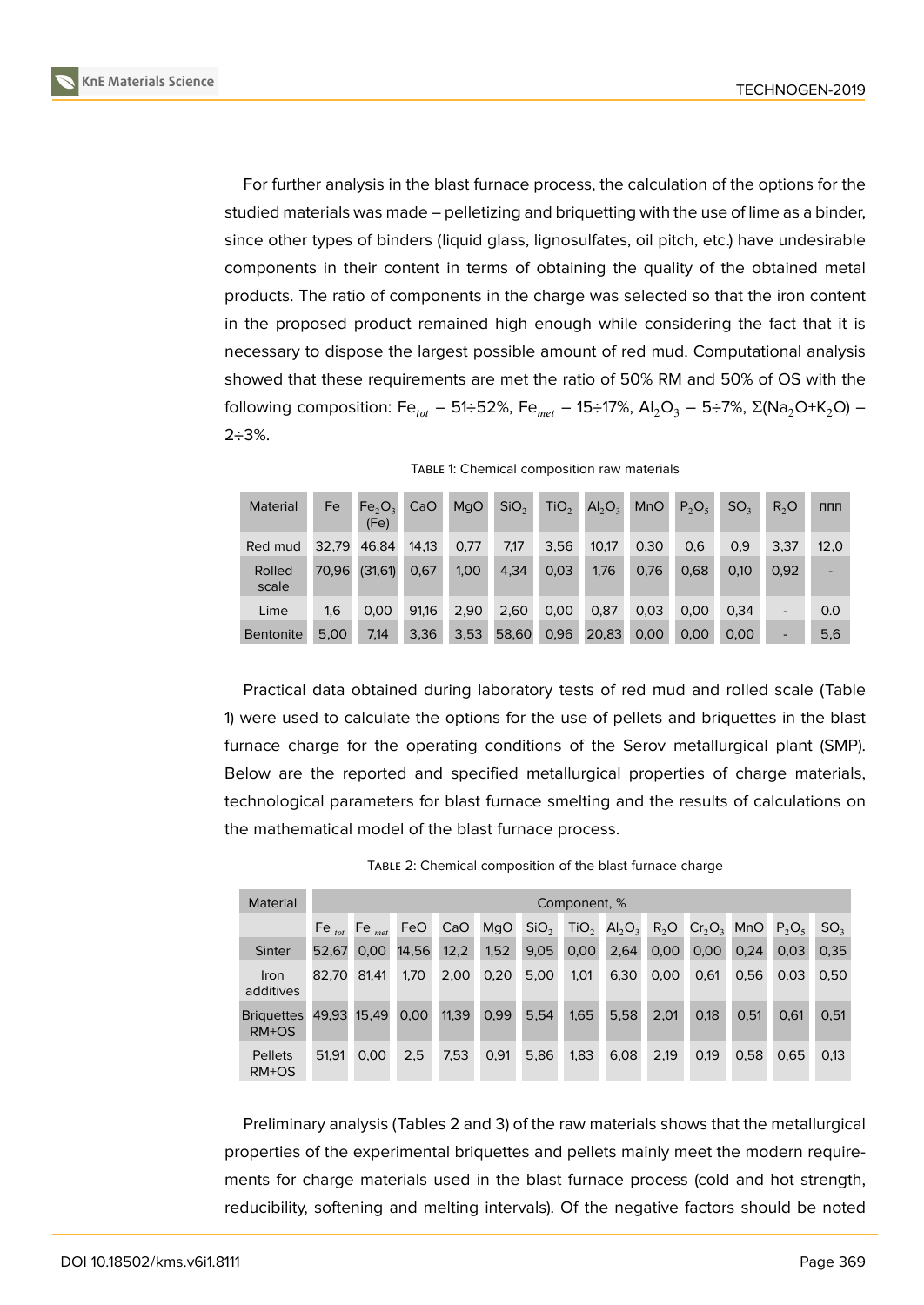

low iron content and high content of harmful impurities – phosphorus (0,61÷0,65 %) and sulfur (0,13÷0,51 %), respectively.

| <b>Material</b>         | Fine<br>fraction<br>$M_{-5}$ , % | Reducibilit<br><b>GOST</b><br>17212-<br>84.<br>% | Hot<br>Strength,<br><b>ISO</b><br>13930, % | Strength,<br><b>GOST</b><br>15137-77,<br>% | T beg.<br>grad. C | T end,<br>grad. C | <b>Bulk</b><br>density,<br>t/m <sup>3</sup> |
|-------------------------|----------------------------------|--------------------------------------------------|--------------------------------------------|--------------------------------------------|-------------------|-------------------|---------------------------------------------|
| Sinter                  | 44,3                             | 77,0                                             | 78,58                                      | 92,90                                      | 1130              | 1340              | 1,70                                        |
| Iron additives          | 3,5                              | 99,0                                             | 89,0                                       | 89,5                                       | 1030              | 1230              | 2,00                                        |
| <b>Briguettes RM+OS</b> | 1,5                              | 92,0                                             | 41,0                                       | 99,0                                       | 1210              | 1270              | 1,80                                        |
| Pellets RM+OS           | 3,00                             | 92,0                                             | 85,5                                       | 92,9                                       | 1050              | 1150              | 1,70                                        |

TABLE 3: Metallurgical properties of ore components, %

As a basic variant, the reporting data of the blast furnace  $N^2$  3 with the volume of 205 m3 of SMP for 2015 were used. In the calculations, a partial replacement sinter was made by using the proposed briquettes and pellets at a given pig iron quality ([S] = 0.028 %), as well as considering the limitations on the total arrival of alkalis in the blast furnace (no more than 5-7 kg per ton of pig iron). Alkalis have an undesirable property to accumulate in the blast furnace, circulating in its working space in the temperature range 700-1100 <sup>∘</sup>C. Excessive accumulation of alkaline compounds in the blast furnace has a negative impact on its operation, reducing the hot strength of coke, destroying the fire-resistant lining, contributing to the suspension of the charge and the burnout of the lances. Changing the profile of the blast furnace violates the uniformity of the distribution of the charge and the gas flow in its working space, which ultimately leads to an increase in fuel consumption and a decrease in the productivity of the furnace.



**Figure** 1: Scheme of the alkalis circulation in the blast furnace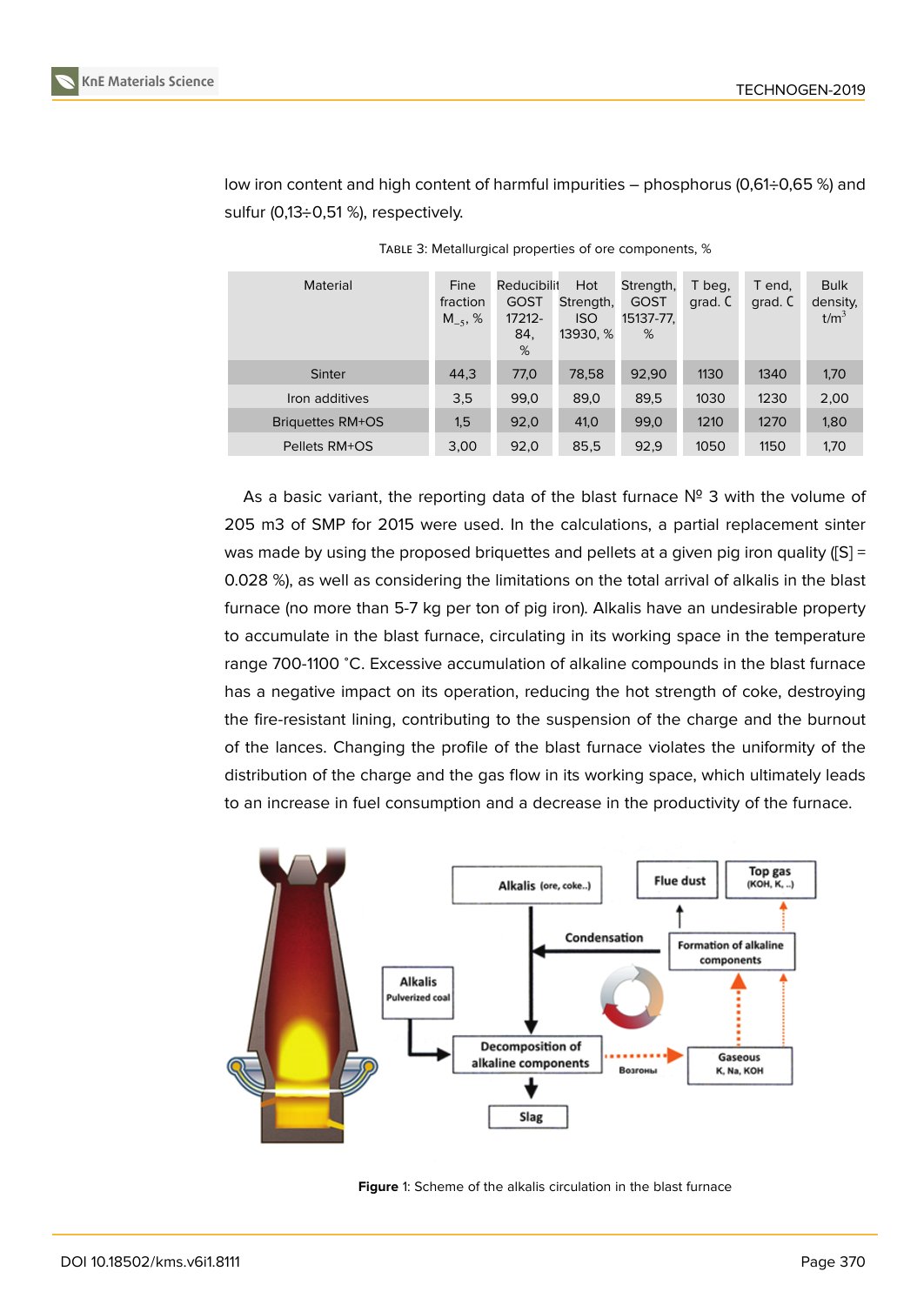

TABLE 4: Calculated indicators of blast furnace smelting with the use of the briquettes and pellets of red sludge and rolled scale in the blast furnace charge

| Parameter                                 | Unit                    | <b>Base version</b> | Version 1 | Version 2 |
|-------------------------------------------|-------------------------|---------------------|-----------|-----------|
| Productivity                              | Hot pig iron per<br>day | 370                 | 399       | 405       |
| Total ore consumption                     | kg per ton of iron      | 1823                | 1837      | 1827      |
| <b>Siter</b>                              |                         | 1686                | 1528      | 1520      |
| <b>Briquettes RM+OS</b>                   |                         | 0,00                | 183,68    | 0,00      |
| Iron additives                            |                         | 136,7               | 124,9     | 124,3     |
| Pellets RM+OS                             |                         | 0,00                | 0,00      | 182,7     |
| Average content of iron                   |                         | 54,92               | 54,44     | 54,64     |
| Total coke rate                           |                         | 526,2               | 484,9     | 480,8     |
| Anthracite                                |                         | 18,4                | 16,9      | 16,8      |
| Coke                                      |                         | 507,8               | 467,9     | 463,9     |
| Natural gas                               | $M3$ per ton of iron.   | 97                  | 97        | 97        |
| <b>Blast</b>                              |                         |                     |           |           |
| Rate                                      | $M3$ per ton of iron.   | 1622                | 1523      | 1499      |
| Temperature                               | grad. C                 | 1 1 1 3             | 1 1 1 3   | 1 1 1 3   |
| Oxygen                                    | $\%$                    | 21,00               | 21,00     | 21,00     |
| Top gas                                   |                         |                     |           |           |
| Rate                                      | $M3$ per ton of iron.   | 2 2 8 5             | 2 137     | 2 107     |
| Pressure                                  | kPa                     | 170                 | 170       | 170       |
| Temperature                               | grad. C                 | 261                 | 240       | 219       |
| CO                                        | $\%$                    | 26,06               | 23,99     | 23,67     |
| CO <sub>2</sub>                           | $\%$                    | 11,76               | 13,32     | 13,85     |
| The theoretical combustion<br>temperature | grad. C                 | 1959                | 1941      | 1937      |
| Iron cast content:                        |                         |                     |           |           |
| [Si]                                      | $\%$                    | 0,65                | 0,65      | 0,65      |
| [S]                                       | $\%$                    | 0,028               | 0,028     | 0,028     |
| [Mn]                                      | $\%$                    | 0,25                | 0,27      | 0,27      |
| $[{\mathsf P}]$                           | $\%$                    | 0,043               | 0,087     | 0,087     |
| [Fe]                                      | $\%$                    | 94,45               | 94,36     | 94,37     |
| [C]                                       | $\%$                    | 4,52                | 4,50      | 4,50      |
| Slag content:                             |                         |                     |           |           |
| (CaO)                                     | $\%$                    | 42,77               | 42,68     | 41,70     |
| (MgO)                                     | $\%$                    | 5,52                | 5,35      | 5,37      |
| (SiO <sub>2</sub> )                       | $\%$                    | 35,73               | 33,98     | 34,47     |
| (TiO <sub>2</sub> )                       | $\%$                    | 0,48                | 1,02      | 1,10      |
| $(Al_2O_3)$                               | $\%$                    | 13,52               | 14,27     | 14,60     |
| (MnO)                                     | $\%$                    | 0,30                | 0,34      | 0,34      |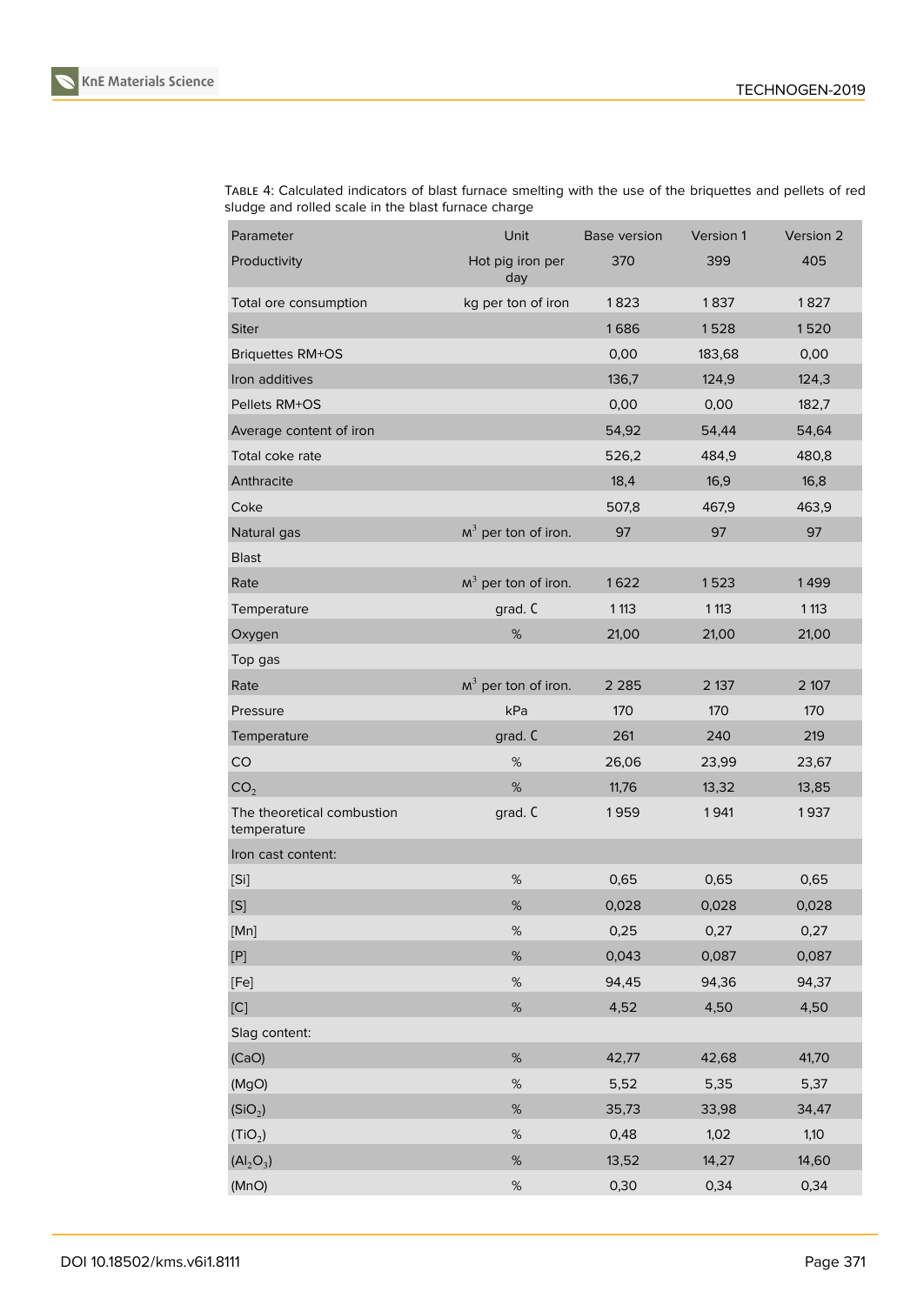

| Parameter                       | Unit        | Base version | Version 1 | Version 2 |
|---------------------------------|-------------|--------------|-----------|-----------|
| (FeO)                           | %           | 0,61         | 0,60      | 0,61      |
| (R <sub>2</sub> O)              | %           | 0,52         | 1,21      | 1,30      |
| (S)                             | %           | 1,01         | 0,99      | 0,94      |
| Basicity (CaO)/SiO <sub>2</sub> | %           | 1.197        | 1,256     | 1,209     |
| Slag                            | $KT/T$ ЧУГ. | 480,6        | 485,7     | 477,6     |

Generally, in the blast furnace process, the bulk of the alkalis  $R_2O=\sum (Na_2O+K_2O)$  is introduced with fuel (ash of coke and pulverized coal fuel), however, for the proposed raw materials, a sufficiently high content of alkaline components (about 2,0÷2,2%) should be considered.

The calculation analyzed the following options for using briquettes and pellets obtained from a mixture of red slurries and rolling scale in the blast furnace charge:

- Base version calculation for conditions of SMP 2015. Total arrival of alkalis 2.6 kg per hot ton of pig iron.
- Version 1 with the addition of 10% briquettes in the blast furnace charge by reducing the proportion of sinter. Total arrival of alkalis -5,95 kg per hot ton of pig iron.
- Version 2 with the addition of 10% pellets in the blast furnace charge by reducing the proportion of sinter. Total arrival of alkalis - 6,36 kg per hot ton of pig iron.

Based on the studies carried out, the following is shown:

- 1. Red mud and rolled scale contain a number of useful components primarily iron and alumina oxides, i.e. co-processing of red mud and oily scale allows to solve not only environmental issues, but also to obtain a demanded product for partial replacement of iron ore raw materials.
- 2. The technical and economic indicators of the blast furnace smelting for the conditions of the Serov metallurgical plant showed the prospects of adding the industrial product. Replacement of 10% of sinter reduces coke consumption by 5-7% (mainly due to reduction of the amount of fine fraction 0-5 mm).
- 3. The results of calculations of the use of red mud in ferrous metallurgy put forward a number of necessary requirements for the recyclable product:
- 4. The total iron content of the processed product should be at least 50%, and the higher the iron content, the lower the production costs and energy consumption;